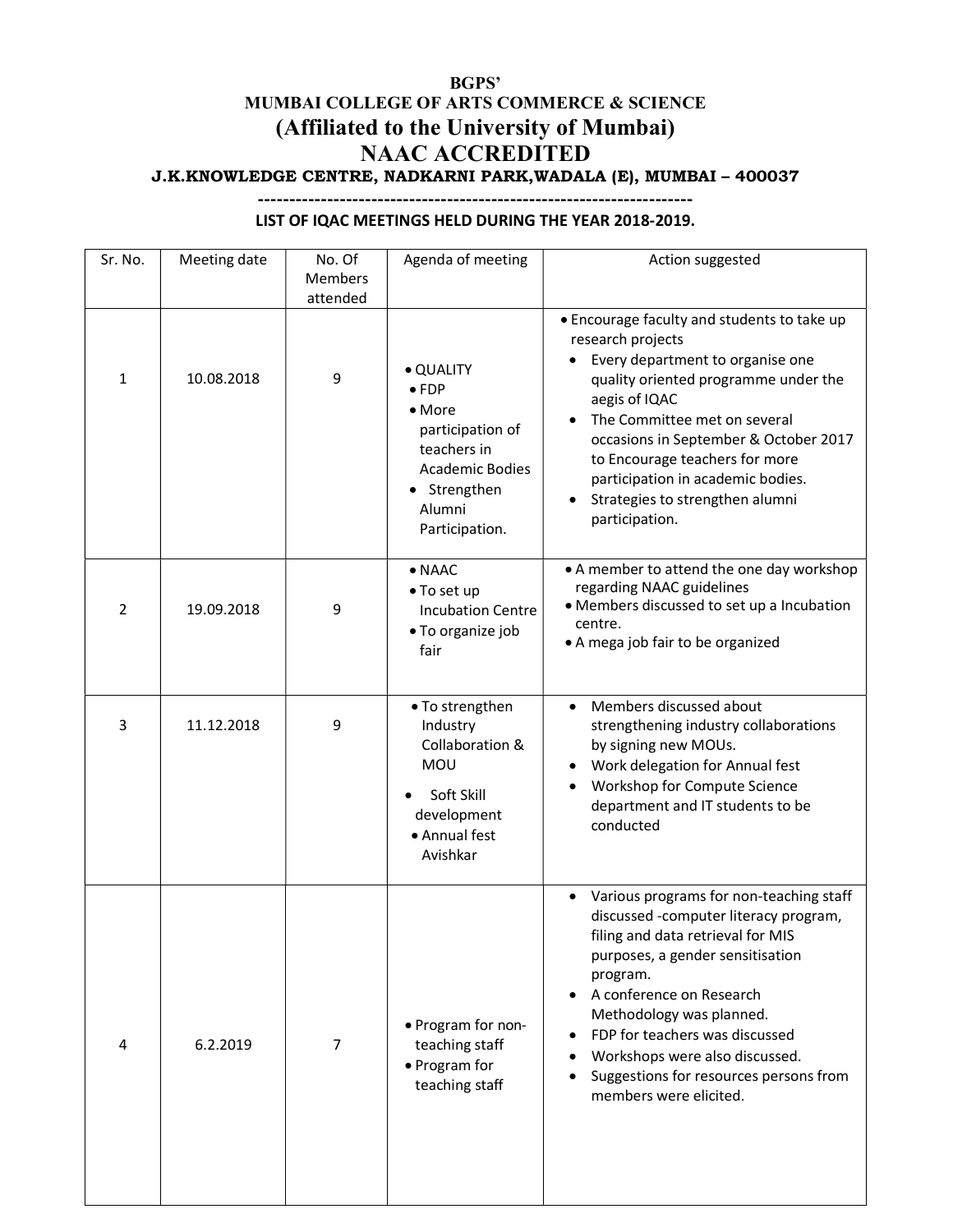|  | $\bullet$<br>$\bullet$<br>• Arrangements for<br>$\bullet$<br>various programs | Discussed departmental activities.<br>Data compilation for, Academic<br>Audit.<br>Strengthening Consultancy Services. |
|--|-------------------------------------------------------------------------------|-----------------------------------------------------------------------------------------------------------------------|
|--|-------------------------------------------------------------------------------|-----------------------------------------------------------------------------------------------------------------------|